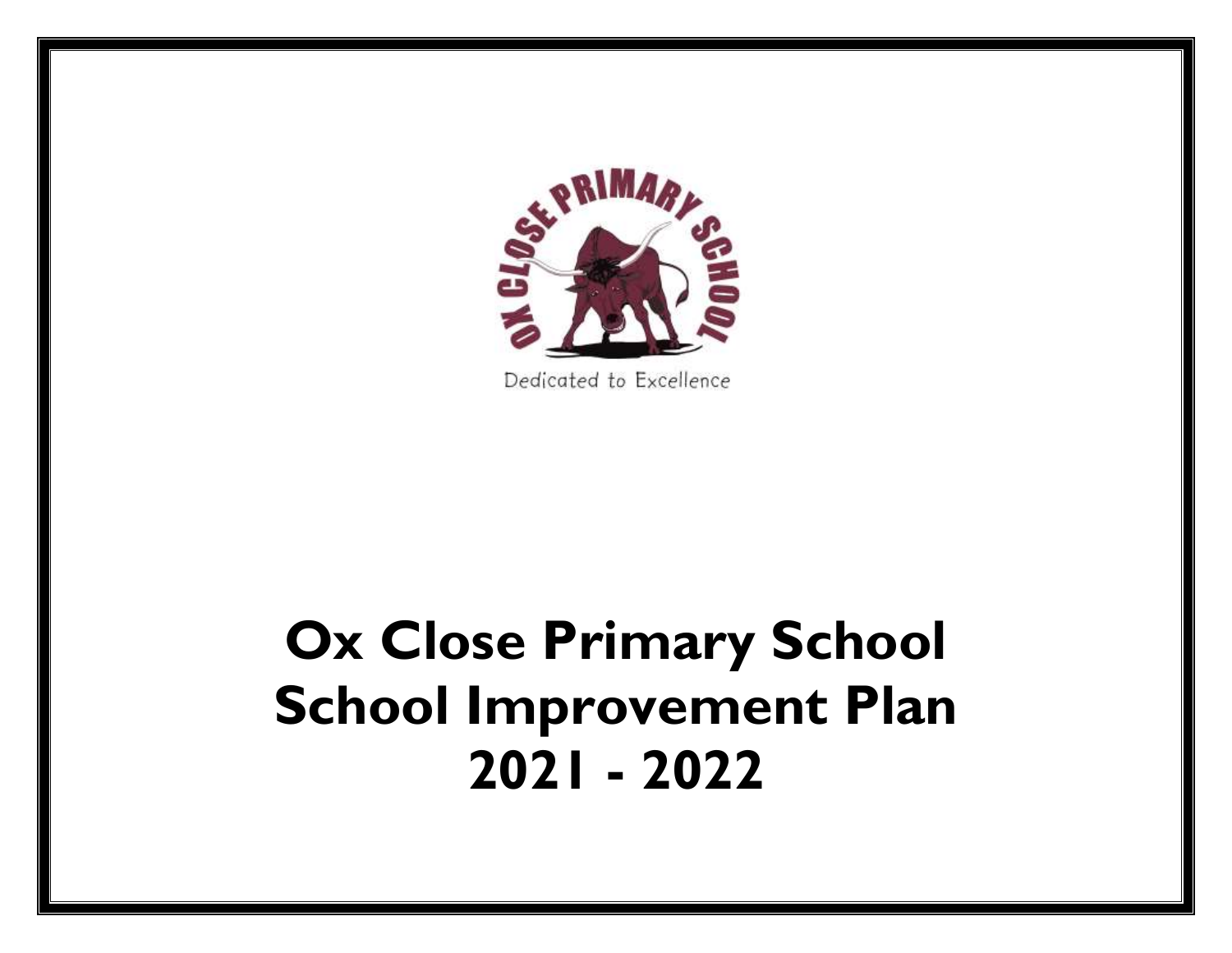# **Aspirational Targets for 2021 - 2022**

| <b>Aspirational Target - EYFS 2022:</b>                        |                                                   |                                                             |                     |     |  |  |
|----------------------------------------------------------------|---------------------------------------------------|-------------------------------------------------------------|---------------------|-----|--|--|
|                                                                |                                                   | <b>Good Level of</b>                                        | 76%*                |     |  |  |
|                                                                |                                                   | <b>Development</b>                                          |                     |     |  |  |
| *To be reviewed following Baseline monitoring in October 2021. |                                                   |                                                             |                     |     |  |  |
|                                                                | <b>Aspirational Target - Phonics Screening:</b>   |                                                             |                     |     |  |  |
|                                                                |                                                   | <b>Pass Y2 Phonics Screening</b><br><b>Autumn Term 2021</b> |                     | 82% |  |  |
|                                                                |                                                   | <b>Pass YI Phonics Screening</b><br><b>Summer Term 2022</b> |                     | 82% |  |  |
|                                                                |                                                   |                                                             | <b>Working at</b>   |     |  |  |
|                                                                |                                                   | <b>Expected</b><br><b>Level</b>                             | <b>Greater</b>      |     |  |  |
|                                                                |                                                   |                                                             | <b>Depth</b>        |     |  |  |
|                                                                | <b>Maths</b>                                      | 76%                                                         | 22%                 |     |  |  |
|                                                                | <b>Reading</b><br><b>Writing</b>                  | 75%<br>69%                                                  | 25%<br>15%          |     |  |  |
|                                                                | <b>Aspirational Targets - Key Stage Two 2022:</b> |                                                             |                     |     |  |  |
|                                                                |                                                   | <b>Expected</b><br>Level                                    | <b>Higher Score</b> |     |  |  |
|                                                                | <b>Maths</b>                                      | 86%                                                         | 36%                 |     |  |  |
|                                                                | <b>Reading</b>                                    | 85%                                                         | 37%                 |     |  |  |
|                                                                | <b>Writing</b>                                    | 79%                                                         | 20%                 |     |  |  |
|                                                                | <b>GPS</b>                                        | 84%                                                         | 32%                 |     |  |  |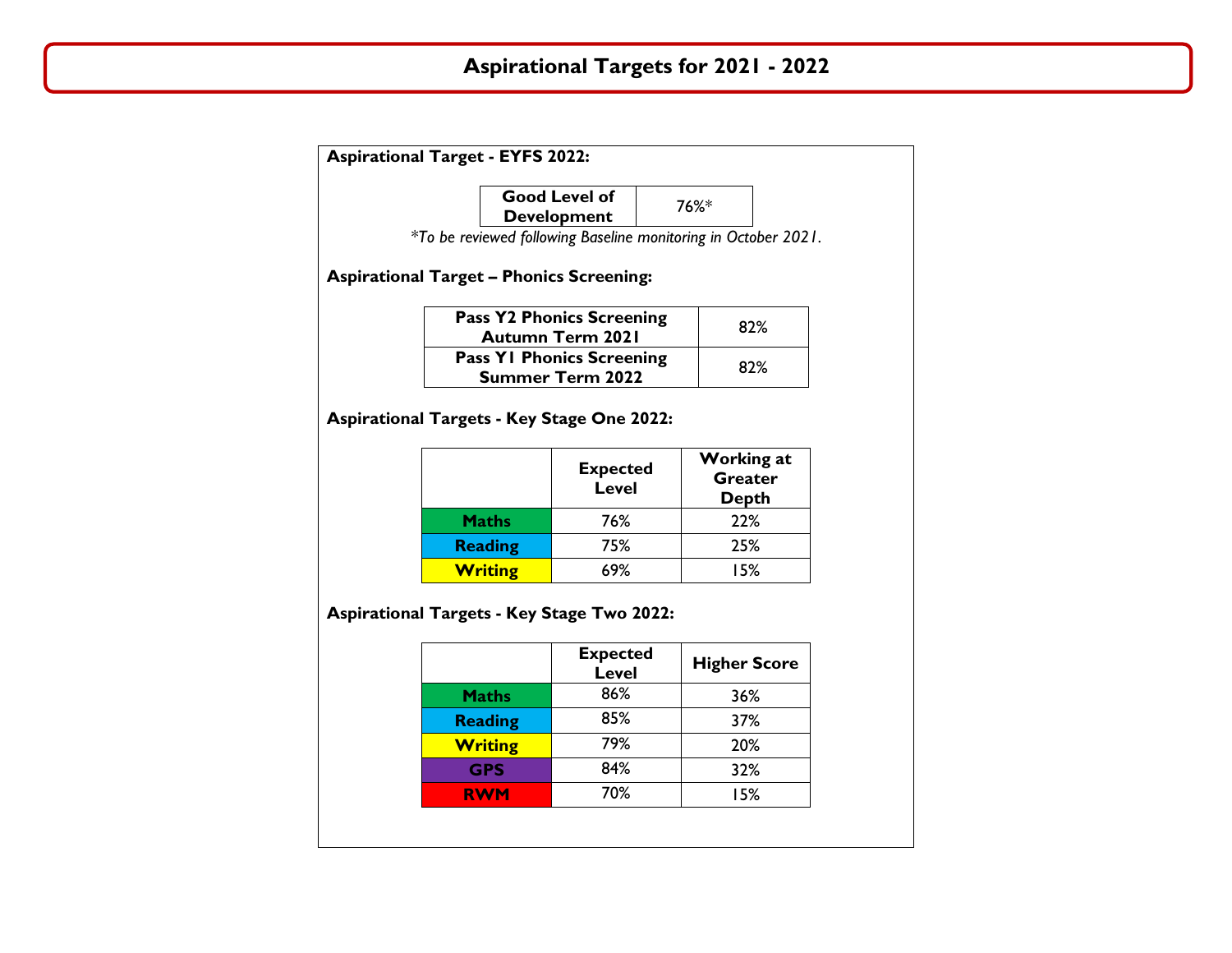| <b>Target/Outcome</b>                                                                            | <b>Actions</b>                                                                                                                                                                                                                                                                                                                                                      | <b>Resources</b>                                                 | <b>Person</b><br>responsible                                 | <b>Timescale</b>                                                        | <b>Evaluation</b> |
|--------------------------------------------------------------------------------------------------|---------------------------------------------------------------------------------------------------------------------------------------------------------------------------------------------------------------------------------------------------------------------------------------------------------------------------------------------------------------------|------------------------------------------------------------------|--------------------------------------------------------------|-------------------------------------------------------------------------|-------------------|
|                                                                                                  | Pupil Premium:<br>Monitor provision of intervention through<br>learning walks.<br>Monitor outcomes of intervention<br>through talking to staff and pupils.<br>Focus on improving writing outcomes<br>with a focus on continuing this across the<br>wider curriculum.<br>Ensure that there is a focus on improving<br>attainment of pupil premium children.<br>SEND: | Intervention<br>Tracking<br>System<br>EDA support if<br>required | DH and AB<br>DH and AB<br>DH. AB, SH and<br><b>MB</b>        | Termly<br>Ongoing<br>Ongoing                                            |                   |
| To further accelerate progress of<br>vulnerable groups in order to<br>narrow the attainment gap. | Work alongside outside agencies to<br>$\overline{\phantom{a}}$<br>ensure interventions match the needs of<br>the children.<br>Monitor provision of intervention through<br>$\overline{\phantom{m}}$<br>learning walks.<br>Time to be built in so that SENCo can<br>strategically monitor and manage SEND<br>across the school.                                      | Use of SENCO<br>Time                                             | <b>AB/SENCO</b><br><b>AB/SENCO</b><br>AB/SENCO               | Ongoing<br>Termly<br>Ongoing                                            |                   |
|                                                                                                  | Boys:<br>Staff to plan topics around current boy<br>interests.<br><b>Additional Vulnerable Groups:</b><br>New Reception<br>Reception to YI<br>Y <sub>2</sub> to Y <sub>3</sub><br>Children identified as making less than<br>expected progress in the Summer Term.                                                                                                  |                                                                  | $DH$ and $AB -$ to<br>monitor subject<br>areas.<br>DH and AB | Ongoing<br>Share with staff<br>in September<br>2021 and then<br>ongoing |                   |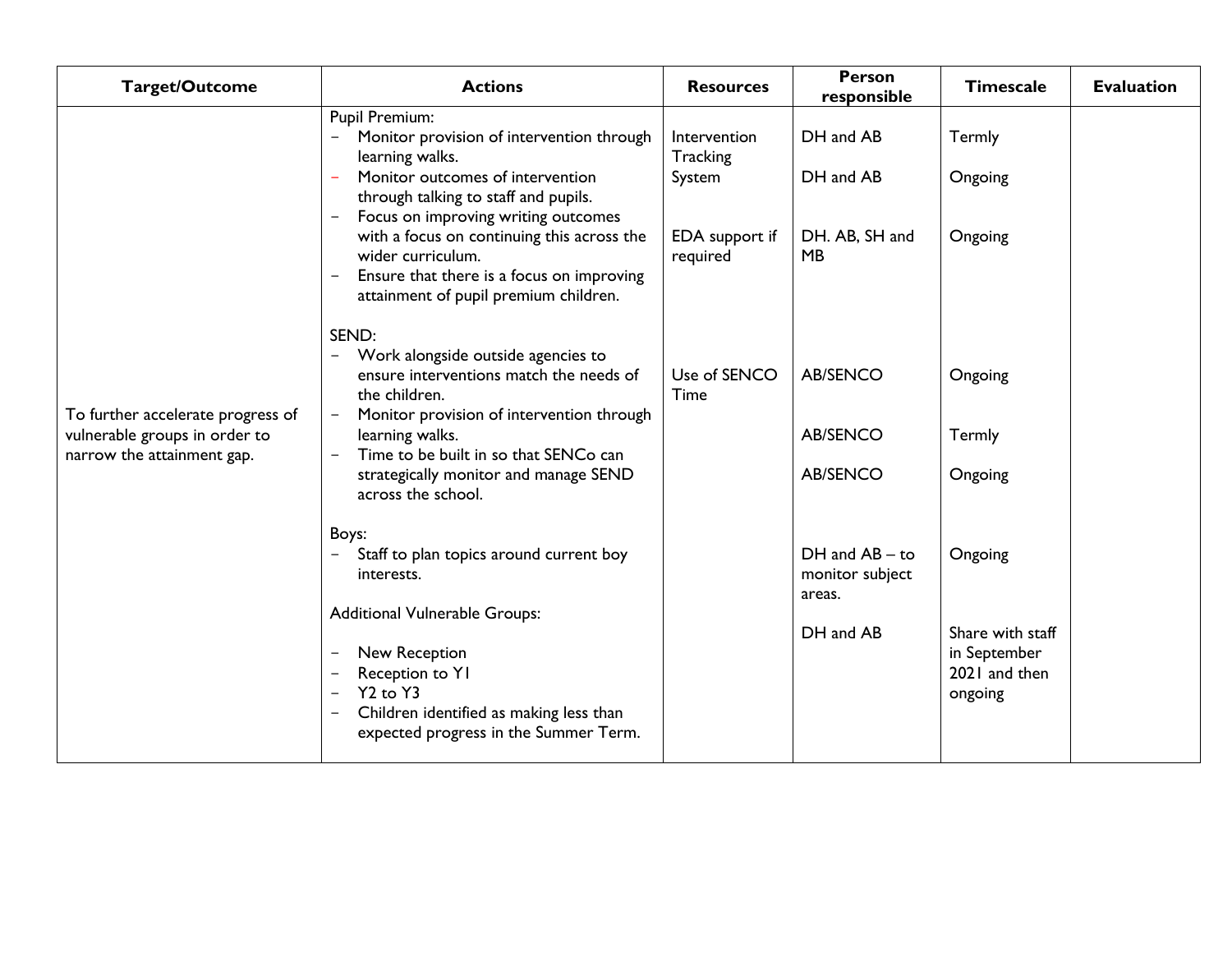|                                                                                                             | Monitor provision of intervention through<br>$\qquad \qquad -$<br>learning walks.                                                            |                              | DH and AB        | Ongoing                    |
|-------------------------------------------------------------------------------------------------------------|----------------------------------------------------------------------------------------------------------------------------------------------|------------------------------|------------------|----------------------------|
|                                                                                                             | Monitor outcomes of intervention<br>through talking to staff and pupils.                                                                     |                              | DH and AB        | Ongoing                    |
|                                                                                                             | Explore and incorporate the use of<br>educational research into practice                                                                     |                              | DH and All Staff | Ongoing                    |
| To increase the proportions of<br>children working at greater depth<br>in all areas of the curriculum, with | Use of EDAs to moderate and evaluate<br>practice and moderate end of key stage                                                               | <b>EDA Support -</b><br>£600 | <b>DH</b>        | Summer Term<br><b>2021</b> |
| a particular focus that a greater<br>number of children leave KS2<br>working at greater depth.              | judgements.<br>Look at in class groupings of children to<br>$\overline{\phantom{m}}$<br>ensure that they match the needs of the<br>children. |                              | AB               | Ongoing                    |
|                                                                                                             | Half-termly pupil progress meetings to be<br>held with SLT.                                                                                  |                              | AB               | <b>Half Termly</b>         |
|                                                                                                             | Targets to be reviewed by class teachers,<br>Executive Head Teacher and Head of                                                              |                              | DH and AB        | Termly                     |
|                                                                                                             | School on a termly basis.                                                                                                                    |                              |                  |                            |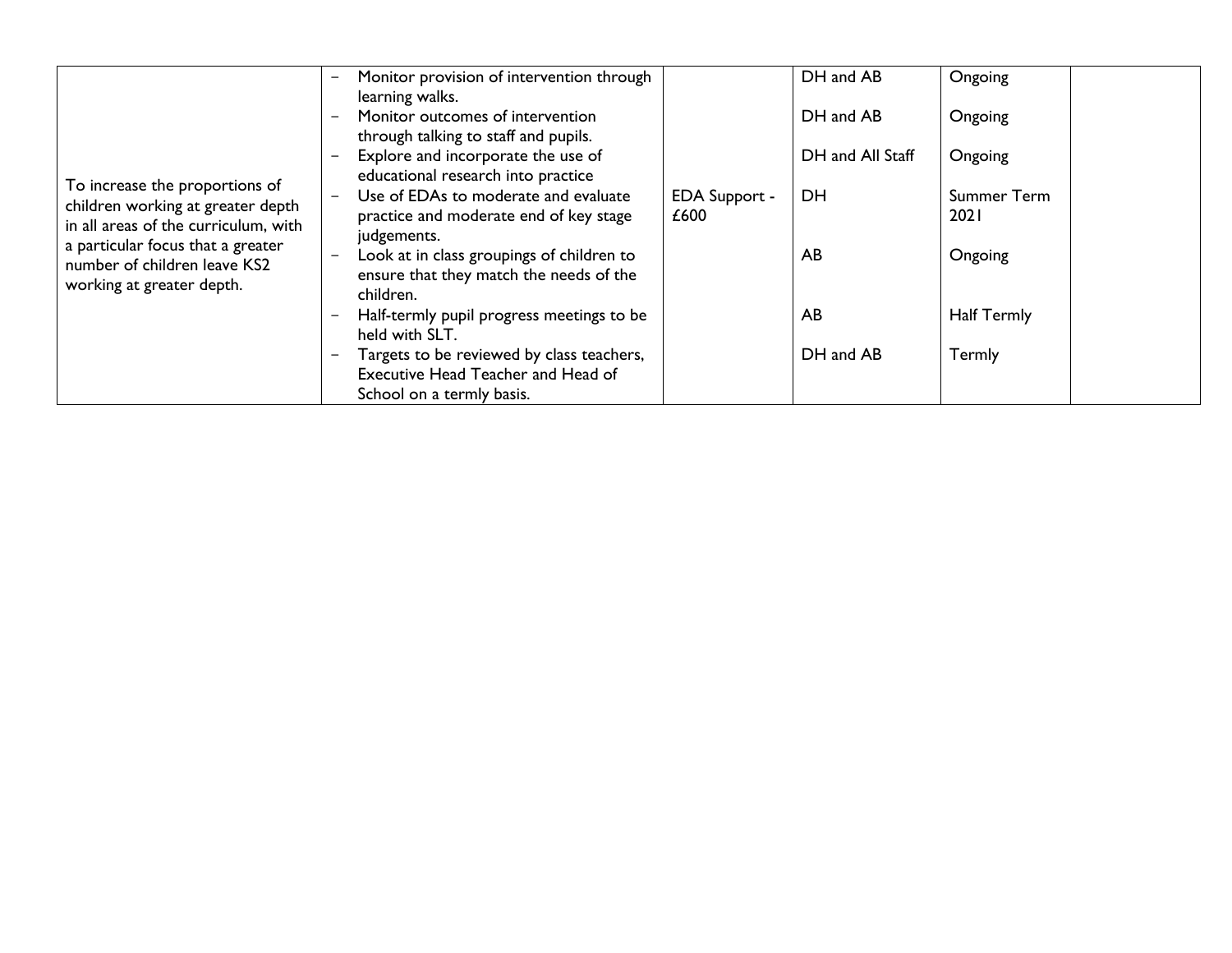# **Effectiveness of Leadership and Management**

| <b>Target / Outcome</b>                                  | Actions / Strategies to facilitate target                                                        | <b>Resources</b> | <b>Person</b><br>responsible         | <b>Timescale</b> | <b>Evaluation</b> |
|----------------------------------------------------------|--------------------------------------------------------------------------------------------------|------------------|--------------------------------------|------------------|-------------------|
|                                                          | Update and implement Keeping Children Safe<br>in Education policy in September 2021.             |                  | Designated Lead -<br>Daniel Harrison | Sept 2021        |                   |
|                                                          | All staff to have refresher training following<br>KCSIE updates in September 2021.               |                  | Deputy                               | Sept 2021        |                   |
|                                                          | New staff to receive induction and training in<br>Safeguarding.                                  |                  | Designated Lead -<br>Anna Bowden     | Sept 2021        |                   |
|                                                          | Complete new Section 11 Safeguarding Audit<br>alongside Lead Governor for Safeguarding.          |                  |                                      | Oct 2021         |                   |
| To continue to ensure that<br>safeguarding is effective. | Weekly meetings to held between Designated<br>Lead and Deputy Designated Lead.                   |                  |                                      | Ongoing          |                   |
|                                                          | Implement monthly reviews with<br>PSA/Attendance Manager to review caseloads.                    | £1500            |                                      | Ongoing          |                   |
|                                                          | Continue SLA with Assistems to ensure that                                                       |                  |                                      | Dates to be set  |                   |
|                                                          | Single Central Record continues to meet all<br>legal requirements.                               |                  |                                      | in Sept 2021     |                   |
|                                                          | Minute staff meetings to show where                                                              |                  |                                      | Ongoing          |                   |
|                                                          | safeguarding updates have been shared with<br>staff.                                             |                  |                                      |                  |                   |
|                                                          | Regular sampling of planning and books - DH                                                      |                  | AB                                   | Ongoing          |                   |
|                                                          | and AB to have a fortnightly focus. This is also<br>to be carried out with subject leaders where |                  | DH and AB                            |                  |                   |
|                                                          | appropriate.                                                                                     |                  |                                      |                  |                   |
|                                                          | Needs led focus on ensuring that gaps in                                                         |                  | DH, AB and                           |                  |                   |
|                                                          | learning identified are being implemented as                                                     |                  | Subject Leaders                      |                  |                   |
| To ensure that there is a                                | part of the recovery curriculum.                                                                 |                  |                                      |                  |                   |
| strategic focus of leadership                            | Needs led focus on improving writing across all<br>$\blacksquare$                                |                  |                                      |                  |                   |
| upon teaching and learning.                              | phases.                                                                                          |                  |                                      |                  |                   |
|                                                          | Needs led focus on greater depth children                                                        |                  |                                      |                  |                   |
|                                                          | ensuring that they are being catered for                                                         |                  |                                      |                  |                   |
|                                                          | effectively in lessons.<br>Cross reference educational research to                               |                  |                                      |                  |                   |
|                                                          | ensure best practices are being followed and                                                     |                  |                                      |                  |                   |
|                                                          | regular updates been given.                                                                      |                  |                                      |                  |                   |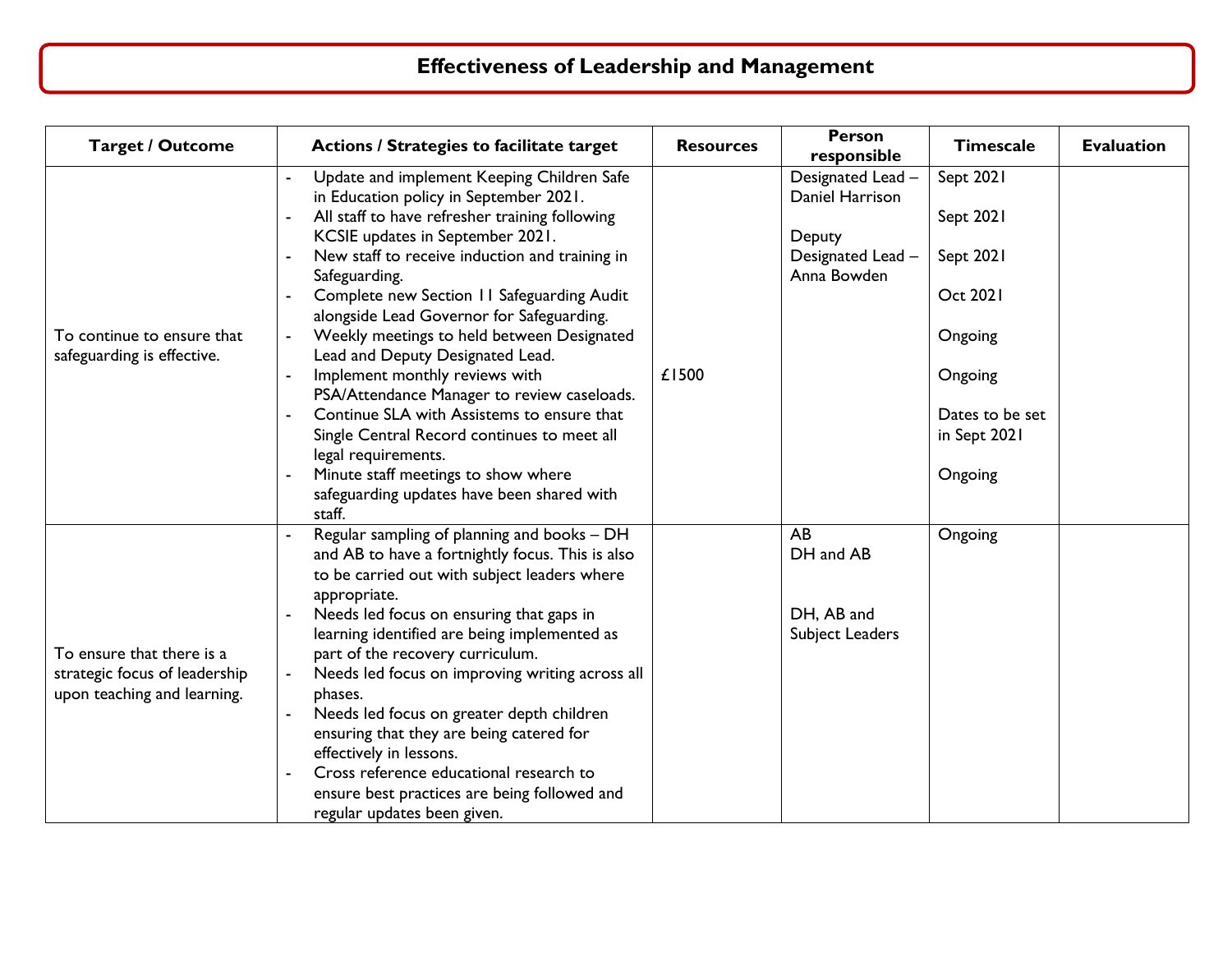| <b>Target / Outcome</b>                                       | <b>Actions / Strategies to facilitate target</b>                                                    | <b>Resources</b> | <b>Person</b><br>responsible | <b>Timescale</b> | <b>Evaluation</b> |
|---------------------------------------------------------------|-----------------------------------------------------------------------------------------------------|------------------|------------------------------|------------------|-------------------|
|                                                               | Governors to continue to update Governor<br>School Improvement Plan.                                |                  | <b>GIP Governor</b>          | Ongoing          |                   |
|                                                               | Governors to write newsletter for parents on<br>a termly basis.                                     |                  | <b>COG</b>                   | Termly           |                   |
|                                                               | Termly Full Governing Body Meetings.                                                                |                  | <b>All Governors</b>         | Termly           |                   |
| Governors to continue to                                      | Regular committee meetings, aligned to the                                                          |                  | Committee                    | Termly           |                   |
| hold leaders to account.                                      | Ofsted Framework, to give governors the                                                             |                  | Governors                    |                  |                   |
|                                                               | opportunity to work with and challenge key                                                          |                  |                              |                  |                   |
|                                                               | leaders - these meetings may be held virtually.<br>Governors to apply for Governor Mark to          |                  | COG and AB                   | Autumn 2021      |                   |
|                                                               | evaluate the impact of the Ox Close                                                                 |                  |                              |                  |                   |
|                                                               | <b>Federation Governing Body</b>                                                                    |                  |                              |                  |                   |
|                                                               | Subject leaders to audit staff and subject and<br>$\blacksquare$                                    | £600 for         | Subject Leaders              | Autumn 2021      |                   |
|                                                               | use this to use a range of different leadership                                                     | additional       |                              |                  |                   |
|                                                               | strategies to improve practice and outcomes                                                         | resources        |                              |                  |                   |
|                                                               | for pupils in their subjects.                                                                       |                  |                              |                  |                   |
|                                                               | Subject leaders to confidently talk about intent,<br>implementation and impact of their subject and |                  | Subject Leaders              | Ongoing          |                   |
| To continue to improve the                                    | how it fits in to the wider curriculum of the                                                       |                  |                              |                  |                   |
| accountability and capacity of                                | school.                                                                                             |                  |                              |                  |                   |
| Middle Leaders.                                               | Opportunities for Middle Leaders to work and<br>$\blacksquare$                                      |                  | DH and AB                    | Termly           |                   |
|                                                               | be challenged by Governors.                                                                         |                  |                              |                  |                   |
|                                                               | Subject Leaders to consider the recovery plan                                                       |                  |                              |                  |                   |
|                                                               | needed for their subject and share with SLT.                                                        |                  | Subject Leaders              | September        |                   |
|                                                               | This is to be incorporated into their Subject                                                       |                  |                              | 2021             |                   |
|                                                               | Action Plans for 2021 - 2022. In addition, refer<br>to information regarding TDT and NEPRC.         |                  |                              |                  |                   |
|                                                               | Celebrate National Awareness Days / Weeks                                                           |                  | AB                           | Ongoing          |                   |
|                                                               | through assemblies.                                                                                 |                  |                              |                  |                   |
|                                                               | Increase the opportunities to bring in visitors                                                     |                  | <b>GR</b>                    | Ongoing          |                   |
| To embed Equality, Diversity<br>and British Values across the | from other faiths, linked to the RE curriculum.                                                     |                  |                              |                  |                   |
| curriculum.                                                   | $\mathbf{r}$<br>Educate and Celebrate events to be                                                  |                  | LW                           | June 2022        |                   |
|                                                               | incorporated into curriculum with a final                                                           |                  |                              |                  |                   |
|                                                               | showcase held.                                                                                      |                  |                              |                  |                   |
|                                                               | Show Racism the Red Card - Years 5 and 6.                                                           |                  | <b>DH</b>                    | Summer 2022      |                   |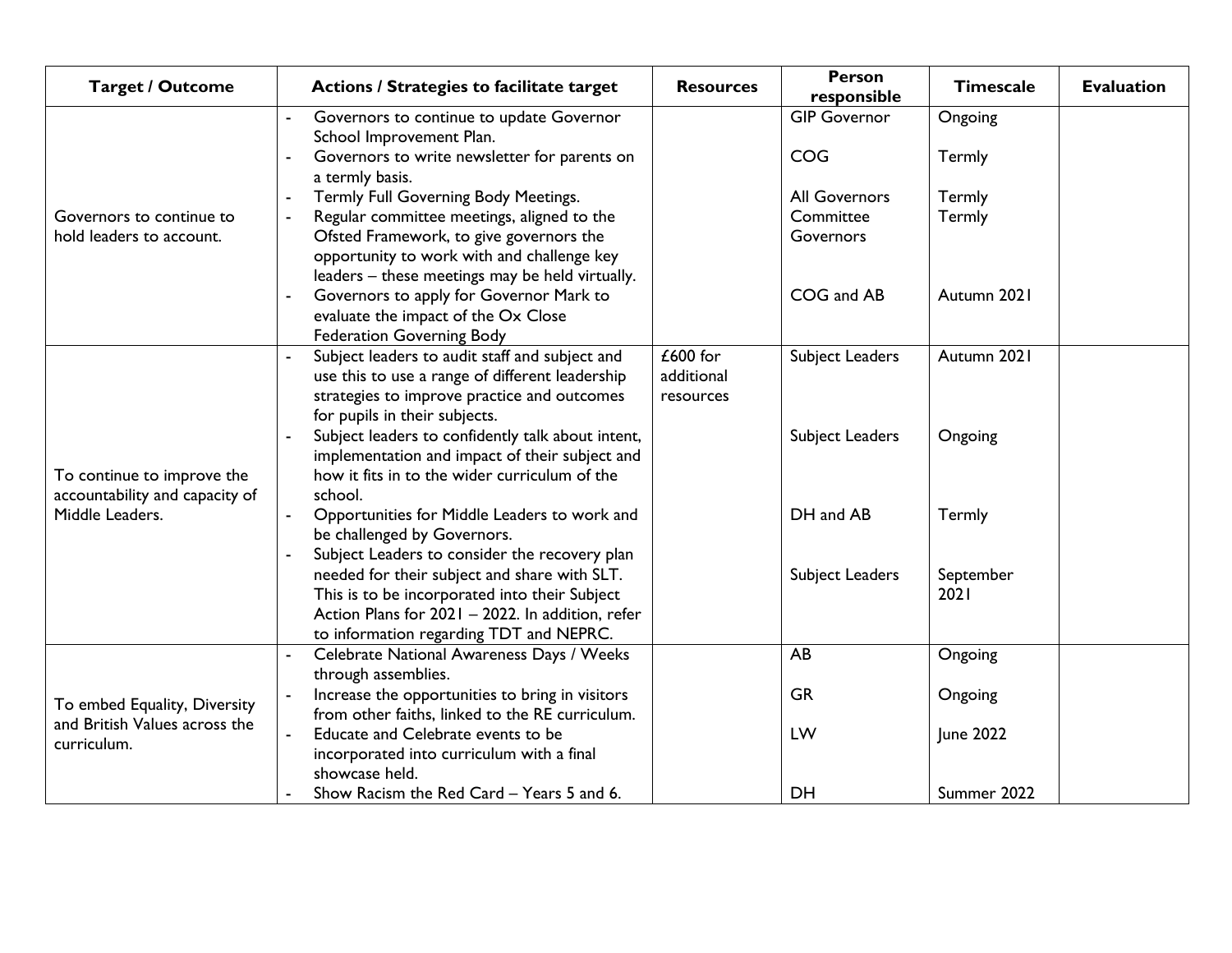| <b>Target / Outcome</b>                                  | <b>Actions / Strategies to facilitate target</b>                                                                                                                      | <b>Resources</b> | <b>Person</b><br>responsible | <b>Timescale</b> | <b>Evaluation</b> |
|----------------------------------------------------------|-----------------------------------------------------------------------------------------------------------------------------------------------------------------------|------------------|------------------------------|------------------|-------------------|
|                                                          | Creation and implementation of CPD<br><b>Transformation Plan.</b>                                                                                                     |                  | JP                           | Sept 2021        |                   |
| To develop leadership capacity<br>through the Teacher    | Introduction of evidence-based school<br>improvement through the use of a lesson-<br>based study.                                                                     |                  | JP                           | Spring 2022      |                   |
| Development Trust (TDT).                                 | Evaluation of all CPD with feedback gathered<br>from staff and impact monitored.                                                                                      |                  | JP                           | Ongoing          |                   |
|                                                          | Attend TDT training and network events.                                                                                                                               |                  | $DH$ and $JP$                | Ongoing          |                   |
|                                                          | Lead North East Primary Research<br>Collaboration.                                                                                                                    |                  | <b>DH</b>                    | Ongoing          |                   |
| To develop leadership capacity<br>through the North East | Create a change readiness diagnostic evaluation<br>$\mathbf{r}$ .<br>tool.                                                                                            |                  | DH                           | Autumn 2021      |                   |
| Primary Research<br>Collaboration (NEPRC).               | Evaluate change readiness at Ox Close and<br>facilitate peer review with partner school.<br>Through this, enhance conditions in advance of<br>metacognition training. |                  | DH and AB                    | Autumn 2021      |                   |
|                                                          | Network with colleagues across the primary<br>collaboration.                                                                                                          |                  | DH, AB, LW, HS<br>and JT     | Ongoing          |                   |
|                                                          | Take part in NEPRC workshops and feedback<br>key information to all staff.                                                                                            |                  | DH, AB, LW, HS<br>and JT     | Ongoing          |                   |
|                                                          | Create an implementation plan for the<br>incorporation of metacognition.                                                                                              |                  | HS and LW                    | Autumn 2021      |                   |
|                                                          | Lead metacognition staff training which is based<br>upon educational research.                                                                                        |                  | HS and LW                    | Spring 2022      |                   |
|                                                          | Model, share best practice and coach others in<br>metacognition.                                                                                                      |                  | HS and LW                    | Ongoing          |                   |
|                                                          | Disseminate key learning to all and produce<br>NEPRC journal entry.                                                                                                   |                  | HS and LW                    | Summer 2022      |                   |
|                                                          | Train and develop metacognition envoys for<br>2022-2023.                                                                                                              |                  | HS and LW                    | Summer 2022      |                   |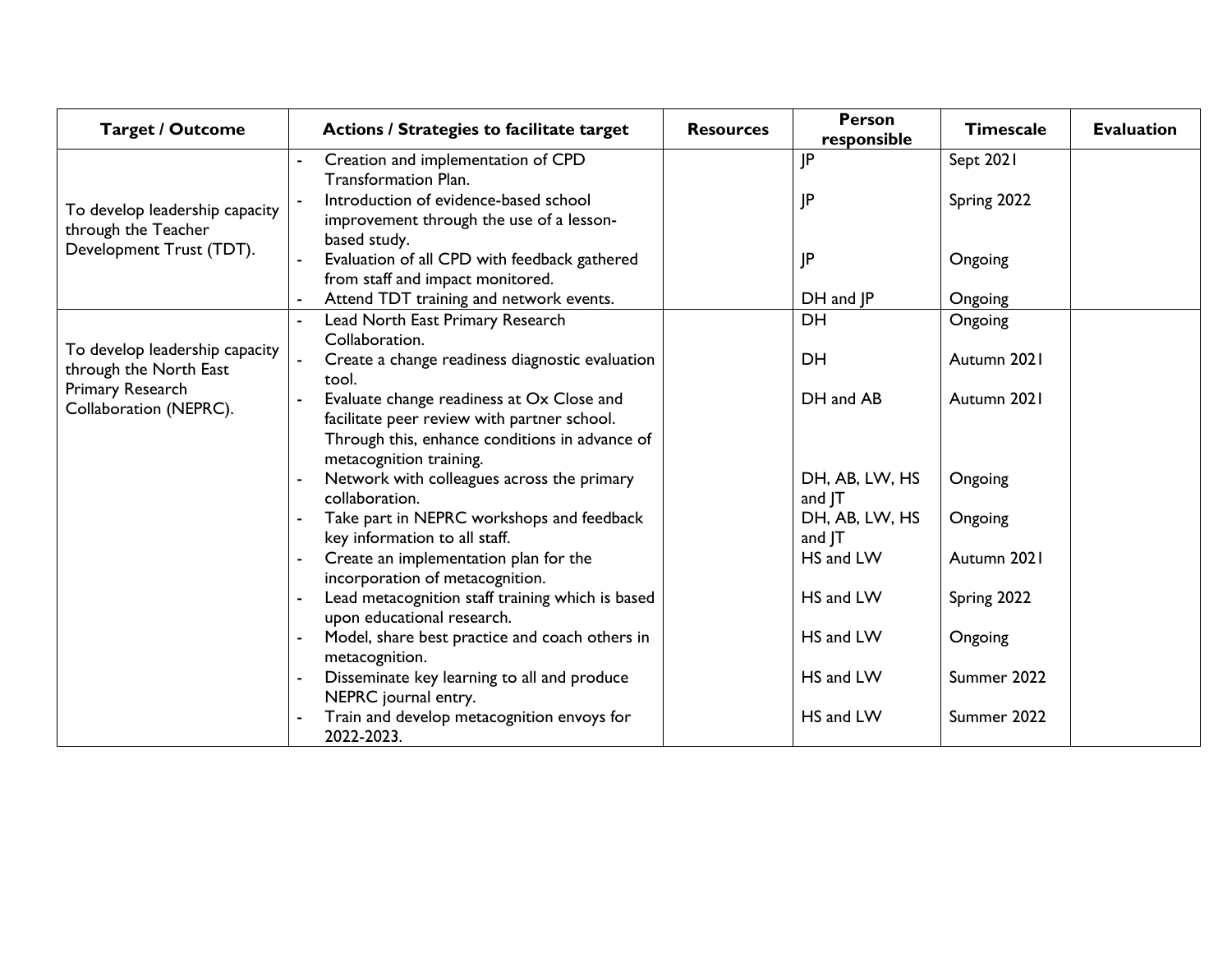| <b>Target / Outcome</b>       | <b>Actions / Strategies to facilitate target</b>              | <b>Resources</b> | <b>Person</b><br>responsible | <b>Timescale</b>   | <b>Evaluation</b> |
|-------------------------------|---------------------------------------------------------------|------------------|------------------------------|--------------------|-------------------|
|                               | Pupil Premium Strategy for 2021 and 2022.                     |                  | DH and AB                    | Sept 2021          |                   |
|                               | Continue to manage and monitor the                            |                  | DH and AB                    | Ongoing            |                   |
|                               | intervention tracking system, which monitors                  |                  |                              |                    |                   |
|                               | the progress of Pupil Premium children in                     |                  |                              |                    |                   |
|                               | interventions.                                                |                  |                              |                    |                   |
| To continue to ensure that    | Ensure that Government Catch Up funding is                    |                  | DH and AB                    | $O$ ngoing $-$     |                   |
| pupil premium funding is used | used to target those who have suffered as a                   |                  |                              | termly reviews     |                   |
| effectively to accelerate the | result of lockdowns. This funding is to be                    |                  |                              |                    |                   |
| progress of disadvantaged     | reviewed termly in light of updated data.                     |                  |                              |                    |                   |
| children.                     | Monitor provision of intervention through                     |                  | DH and AB                    | Ongoing            |                   |
|                               | learning walks.                                               |                  |                              |                    |                   |
|                               | Monitor outcomes of intervention through                      |                  | DH and AB                    | Ongoing            |                   |
|                               | talking to staff and pupils.                                  |                  |                              |                    |                   |
|                               | Executive Headteacher to meet with Premiums                   |                  | DH and Premiums<br>Governor  | Termly             |                   |
|                               | Governor on a termly basis.<br>Ongoing commitment to workload |                  | DH and AB                    | Termly             |                   |
|                               | management from Leaders and Governors and                     |                  |                              |                    |                   |
|                               | the continuation of Me Days.                                  |                  |                              |                    |                   |
|                               | Half Termly Wellbeing events to be organised                  |                  | AB and DRP Team              | <b>Half Termly</b> |                   |
|                               | for all staff.                                                |                  |                              |                    |                   |
|                               | Continued participation in Durham Resilience                  |                  | <b>DRP</b> Team              | Ongoing            |                   |
|                               | Programme with DRP action plan being                          |                  |                              |                    |                   |
|                               | implemented and review                                        |                  |                              |                    |                   |
| To promote the wellbeing of   | Staff wellbeing questionnaire to gather views in              |                  | DH and AB                    | Jan 2022           |                   |
| staff.                        | a confidential manner.                                        |                  |                              |                    |                   |
|                               | SAS Wellbeing Package - all staff to participate              |                  | <b>DH</b>                    | Autumn 2021        |                   |
|                               | in this through staff meetings,                               |                  |                              |                    |                   |
|                               | Ongoing access to SAS Packages to support                     |                  | All Staff                    | Ongoing            |                   |
|                               | the health and wellbeing of staff.                            |                  |                              |                    |                   |
|                               | Meeting with Staff Wellbeing Governor to                      |                  | DH, AB and Staff             |                    |                   |
|                               | review actions and impact.                                    |                  | Wellbeing                    |                    |                   |
|                               |                                                               |                  | Governor                     |                    |                   |

- Regular review safeguarding procedures in school and these will be audited by the Safeguarding Governor.
- Executive Headteacher Reports which are linked to the outcomes within the SIP.
- EDA and Governor Notes of Visits.
- Questionnaires pupils, parents and staff.
- Termly analysis of Pupil Premium and Catch-Up Strategies and review of the impact of the spend.
- Performance Development reviews.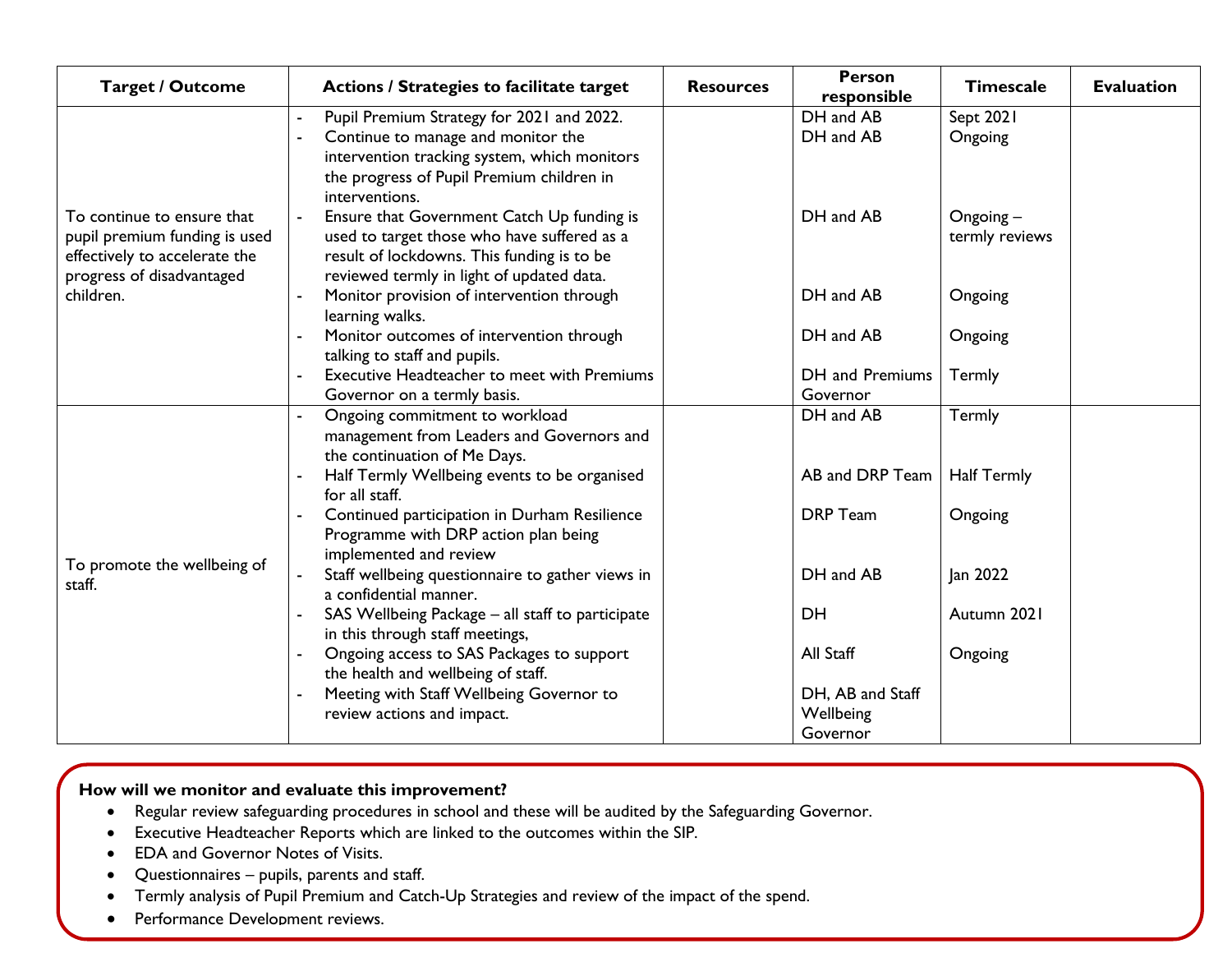## **Quality of Education**

| <b>Target / Outcome</b>                                                          | <b>Actions / Strategies to facilitate target</b>                                                                                                                                                               | <b>Resources</b>             | <b>Person</b><br>responsible  | <b>Timescale</b>  | <b>Evaluation</b> |
|----------------------------------------------------------------------------------|----------------------------------------------------------------------------------------------------------------------------------------------------------------------------------------------------------------|------------------------------|-------------------------------|-------------------|-------------------|
|                                                                                  | Opportunities for all teachers to observe best<br>practice within the school - through triads and<br>dedicated CPD time. Introduction of lesson<br>study model.<br>Planning in teams to be continued to ensure | <b>Release Time</b>          | DH, AB and JP<br>AB and Phase | Termly<br>Ongoing |                   |
|                                                                                  | consistency and provide a further opportunity<br>to learn from each other.                                                                                                                                     |                              | Leaders                       |                   |                   |
| To increase proportion of the<br>Quality of Education which is<br>outstanding.   | Regular phase meetings to be held to discuss<br>teaching and learning incorporating relevant<br>research.                                                                                                      | <b>Phase Meetings</b>        | <b>Phase Leaders</b>          | Fortnightly       |                   |
|                                                                                  | Opportunities to work with professionals from<br>other setting to share ideas and disseminate<br>good practice and educational research. This<br>will include colleagues from TDT programme<br>and NEPRC.      | <b>Release Time</b>          | DH                            | Ongoing           |                   |
|                                                                                  | Regular monitoring of staff with an<br>identification of needs being shared after.                                                                                                                             |                              | DH and AB                     | Ongoing           |                   |
|                                                                                  | Whole school staff training on the Talk for<br>Writing Approach.                                                                                                                                               | £500                         | AB                            | Sept 2021         |                   |
| To implement a new whole                                                         | Implementation of the 3 stages of Talk for<br>Writing - imitation, innovation and<br>independent throughout KSI and KS2.                                                                                       |                              | AB                            | Autumn 2021       |                   |
| school approach to writing in<br>order to increase the<br>proportion of children | Writing to be a focus for Triads - staff to<br>observe each other and have dedicated time to<br>discuss.                                                                                                       |                              | DH, AB, JP and SH             | Autumn 2021       |                   |
| working at the expected<br>standard in writing.                                  | Writing to be a focus for the Monitoring Week<br>in Autumn 2021.                                                                                                                                               |                              | DH and AB                     | Autumn 2021       |                   |
|                                                                                  | Termly reviews to monitor implementation of<br>Talk for Writing, impact on children's writing<br>and moderate writing assessments.                                                                             |                              | AB and SH                     | Termly            |                   |
| To enhance the provision for                                                     | Increase teacher confidence through working<br>with other schools to look at what greater                                                                                                                      |                              |                               |                   |                   |
| Greater Depth writers and<br>GPS.                                                | depth writing in each year groups looks like.<br>Year 2 and Year 6 to take part in County<br>Moderation process and receive EDA support.                                                                       | <b>EDA Support -</b><br>£600 | DH                            | Termly            |                   |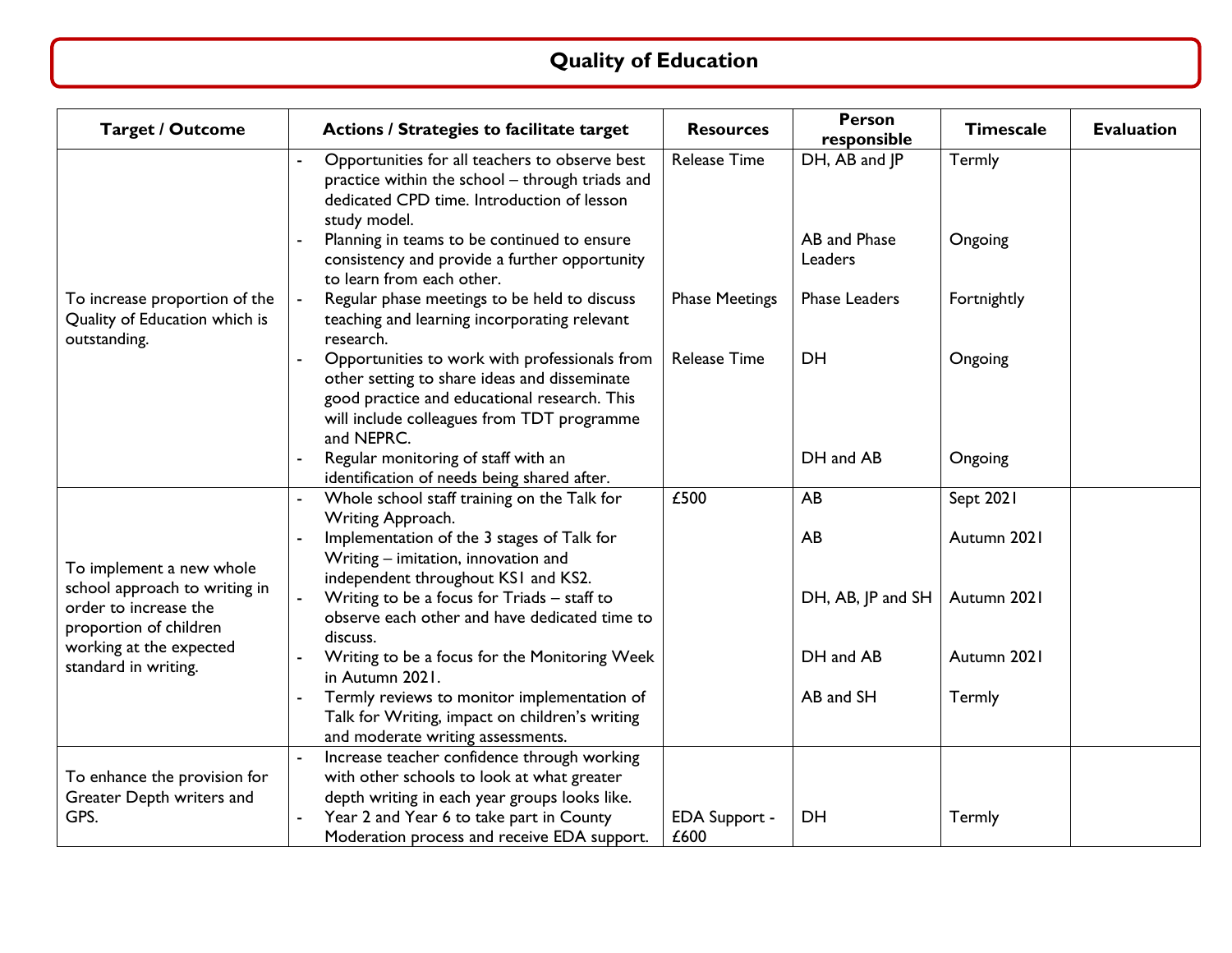| <b>Target / Outcome</b>                                 | <b>Actions / Strategies to facilitate target</b>                                        | <b>Resources</b> | <b>Person</b><br>responsible | <b>Timescale</b> | <b>Evaluation</b> |
|---------------------------------------------------------|-----------------------------------------------------------------------------------------|------------------|------------------------------|------------------|-------------------|
|                                                         | Introduce Jane Considine approach to Spelling<br>in Y2 to Y6.                           | £200             | All Staff                    | Sept 2021        |                   |
|                                                         | Staff to receive training and becoming familiar                                         |                  | AB                           | Sept 2021        |                   |
| To develop a new approach to                            | with resources.<br>Monthly phase reviews of how the programme                           |                  | <b>Phase Leaders</b>         | Monthly          |                   |
| spelling in Years 2 to 6.                               | is going with these notes being feedback to SLT                                         |                  |                              |                  |                   |
|                                                         | and English Lead.                                                                       |                  |                              |                  |                   |
|                                                         | Learning Walk to observe the teaching of                                                |                  | DH, AB and SH                | Spring 2022      |                   |
|                                                         | Spelling to be arranged for the Spring Term.                                            |                  |                              |                  |                   |
|                                                         | Work alongside Archimedes Maths Hub<br>attending training and network events.           |                  | JP                           | Ongoing          |                   |
|                                                         | Take part in Sustaining Mastery project.                                                |                  | JP                           | Ongoing          |                   |
|                                                         | Lead and support the Maths Mastery Specialist                                           |                  | JP                           | Ongoing          |                   |
| To continue to embed the<br>Mastery for All approach in | Programme in other schools in County                                                    |                  |                              |                  |                   |
| Maths.                                                  | Durham.                                                                                 |                  |                              |                  |                   |
|                                                         | Key messages to be shred with staff at regular                                          |                  | JP                           | Ongoing          |                   |
|                                                         | intervals with update training provided.<br>Continue to monitor the impact of lockdowns |                  | DH, AB and JP                | Ongoing          |                   |
|                                                         | and alter curriculum accordingly.                                                       |                  |                              |                  |                   |
|                                                         | Class teachers to ensure that writing                                                   |                  | <b>Class Teachers</b>        | Ongoing          |                   |
| To ensure that all groups of                            | opportunities are embedded across all subject                                           |                  |                              |                  |                   |
| pupils, particularly the most                           | areas. The new Talk for Writing approach                                                |                  |                              |                  |                   |
| able, are challenged to think                           | should be referred to and embedded.                                                     |                  |                              |                  |                   |
| harder about their learning in                          | Subject Leaders to monitor writing                                                      |                  | Subject Leaders              | Ongoing          |                   |
| subjects across the wider                               | opportunities within their subject.<br>Staff to work with local schools to share        |                  | DH and AB                    | Summer 2022      |                   |
| curriculum.                                             | opportunities for wider curriculum writing and                                          |                  |                              |                  |                   |
|                                                         | discuss the best practice surrounding this.                                             |                  |                              |                  |                   |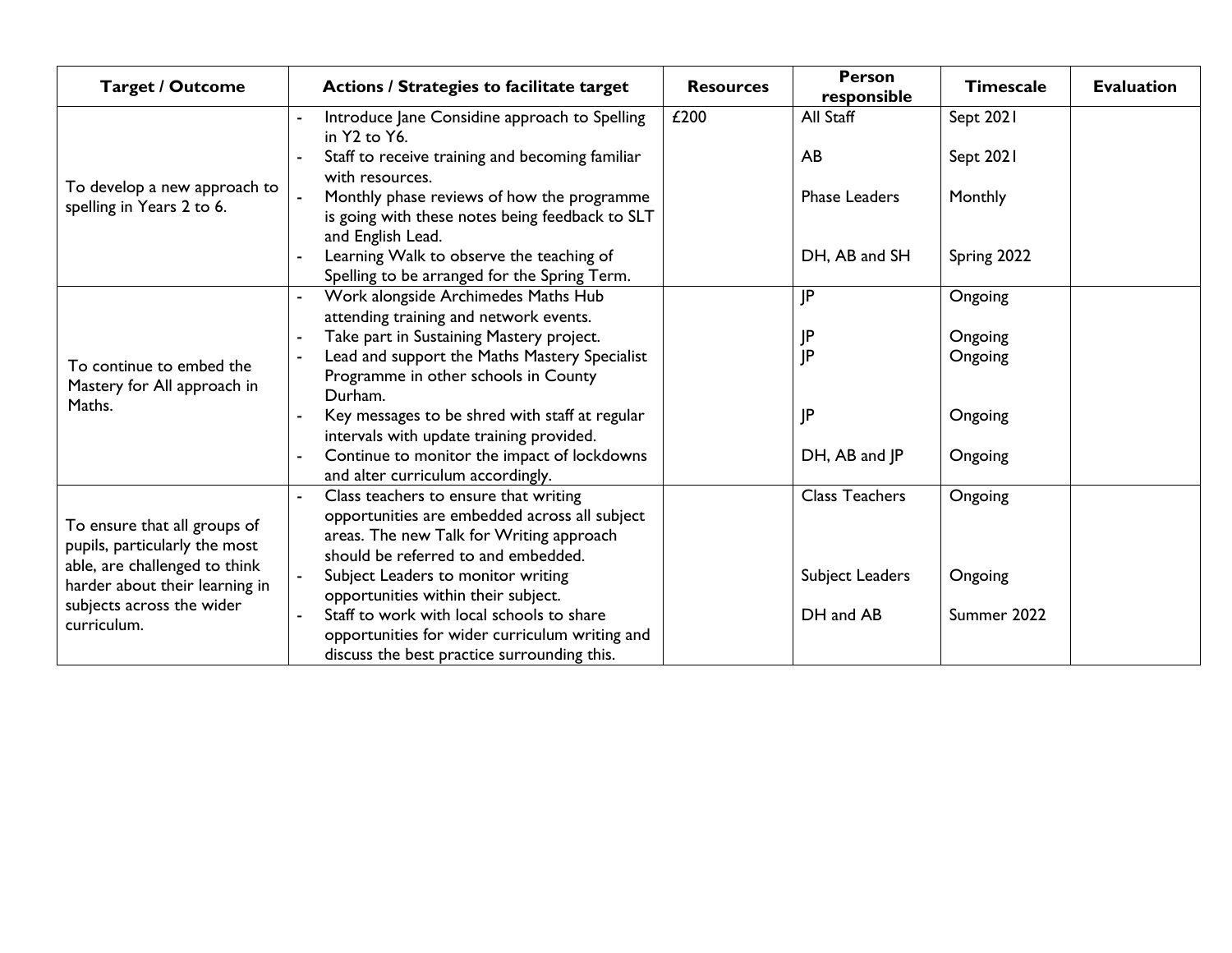| <b>Target / Outcome</b>                                                                                                    | <b>Actions / Strategies to facilitate target</b>                                                                                                                                                                                                               | <b>Resources</b>    | <b>Person</b><br>responsible     | <b>Timescale</b>        | <b>Evaluation</b> |
|----------------------------------------------------------------------------------------------------------------------------|----------------------------------------------------------------------------------------------------------------------------------------------------------------------------------------------------------------------------------------------------------------|---------------------|----------------------------------|-------------------------|-------------------|
|                                                                                                                            | Review subject in light of lockdown and ensure                                                                                                                                                                                                                 |                     | Subject Leaders                  | Sept 2021               |                   |
|                                                                                                                            | that a recovery plan is in place.<br>Continue to embed the progression of skills<br>for each subject area and identify milestones.                                                                                                                             |                     | AB and Subject<br><b>Leaders</b> | Autumn 2021             |                   |
| To continue to embed the<br>curriculum and assessment<br>approach with consistency so<br>that pupils' gaps in learning are | Ensure that children are gaining knowledge and<br>developing skills in each subject.<br>Subject leaders to confidently talk about intent,<br>$\blacksquare$<br>implementation and impact of their subject and<br>how it fits in to the wider curriculum of the |                     | Subject Leaders                  | Ongoing                 |                   |
| identified and addressed.                                                                                                  | school and feed this to all staff and children.<br>Review wider curriculum assessments on a<br>termly basis and track children's progress.                                                                                                                     |                     | All Staff                        | Termly                  |                   |
|                                                                                                                            | Work alongside colleagues within school and<br>externally to identify best practice and share<br>knowledge regarding subject.                                                                                                                                  | <b>Release Time</b> | All Staff                        | Spring 2022             |                   |
|                                                                                                                            | Classrooms in Y1/2 to be organised differently                                                                                                                                                                                                                 | £500                | IP and Y1/2 Staff                | Sept 2021               |                   |
| To continue continuous<br>provision in Year 1/2 to aid                                                                     | to cater for Continuous Provision.<br>Groupings in Y1/2 to reflect the children's<br>needs.                                                                                                                                                                    |                     | JP                               | Ongoing                 |                   |
| with transition from EYFS and<br>also accelerate progress.                                                                 | Regular update training for all staff in KS1 on<br>how best to promote the use of continuous<br>provision.                                                                                                                                                     |                     | JP                               | Ongoing                 |                   |
|                                                                                                                            | Ensure new children all have Microsoft Teams                                                                                                                                                                                                                   |                     | DH, AB and Class                 | Sept 2021               |                   |
|                                                                                                                            | logins.                                                                                                                                                                                                                                                        |                     | <b>Teachers</b>                  |                         |                   |
| To ensure that we continue to                                                                                              | Set up all new classes on SeeSaw.                                                                                                                                                                                                                              |                     | AB                               | Sept 2021               |                   |
| 'Covid-proof' the Quality of<br>Education so we are fully<br>prepared for the potential of                                 | Continue to ensure that all children are<br>$\blacksquare$<br>familiarised with Microsoft Teams and regularly<br>provide refresher training.                                                                                                                   |                     | <b>Class Teachers</b>            | Ongoing                 |                   |
| local lockdowns, COVID                                                                                                     | Ensure that when families are isolating, they<br>$\blacksquare$                                                                                                                                                                                                |                     | <b>Class Teachers</b>            | As and when             |                   |
| absences and also families self-                                                                                           | have continued access to live learning.                                                                                                                                                                                                                        |                     |                                  | required                |                   |
| isolating.                                                                                                                 | Continue to support families who require<br>additional technology to assist them with                                                                                                                                                                          |                     | DH and AB                        | As and when<br>required |                   |
|                                                                                                                            | accessing live learning.                                                                                                                                                                                                                                       |                     |                                  |                         |                   |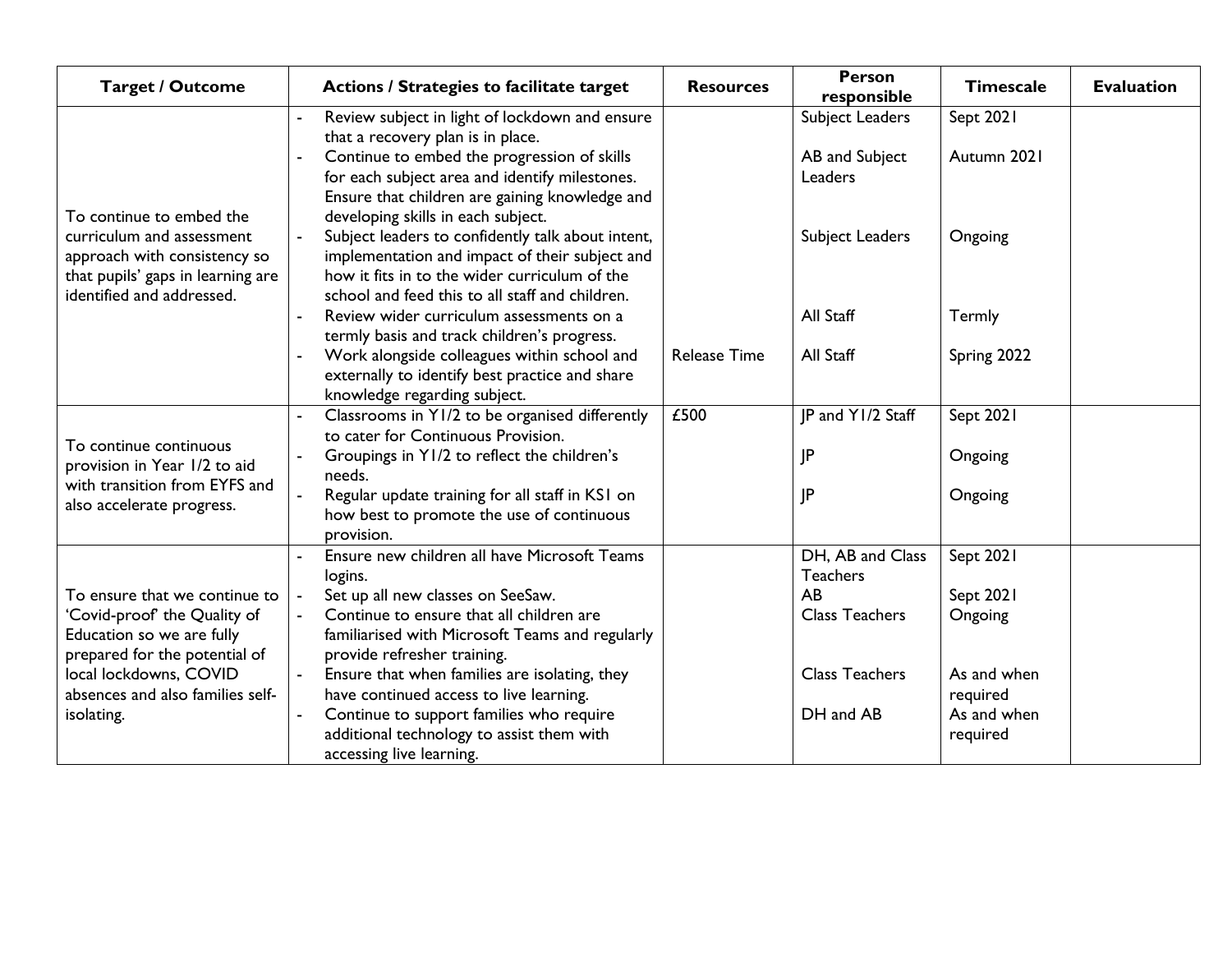| <b>Target / Outcome</b>                                                                                                                                                | Actions / Strategies to facilitate target                                                                                                                                                                                                                  | <b>Resources</b> | <b>Person</b><br>responsible | <b>Timescale</b> | <b>Evaluation</b> |
|------------------------------------------------------------------------------------------------------------------------------------------------------------------------|------------------------------------------------------------------------------------------------------------------------------------------------------------------------------------------------------------------------------------------------------------|------------------|------------------------------|------------------|-------------------|
|                                                                                                                                                                        | See individual subject action plans.                                                                                                                                                                                                                       | Enrichment       | Subject Leads                | Ongoing          |                   |
| To continue with holistic<br>provision in order to have a<br>broad and balanced curriculum<br>and provide a range of<br>opportunities for the children<br>at Ox Close. | Examples of additional provision:<br>Outdoor Education from Sc.Out.Ed - Monday<br><b>Music</b><br>The Arts<br><b>Sporting Opportunities</b><br><b>Educate and Celebrate</b><br><b>British Values</b><br><b>Virtual Events</b><br>۰<br><b>Charity Links</b> | <b>Budget</b>    | DH and AB                    | Ongoing          |                   |
|                                                                                                                                                                        |                                                                                                                                                                                                                                                            |                  |                              |                  |                   |

 $\mathcal{M}(\mathcal{M})$  and progress throughout the school. The school  $\mathcal{M}(\mathcal{M})$ 

- Regular sampling of planning and books DH and AB to have a fortnightly focus. Subject leaders to be involved termly during monitoring cycle.
- Regular Monitoring Activities see Monitoring Timetables produced on a termly basis.
- Pupil and Parent Feedback / Questionnaires following parent workshops / development of e-learning materials.
- Staff Feedback.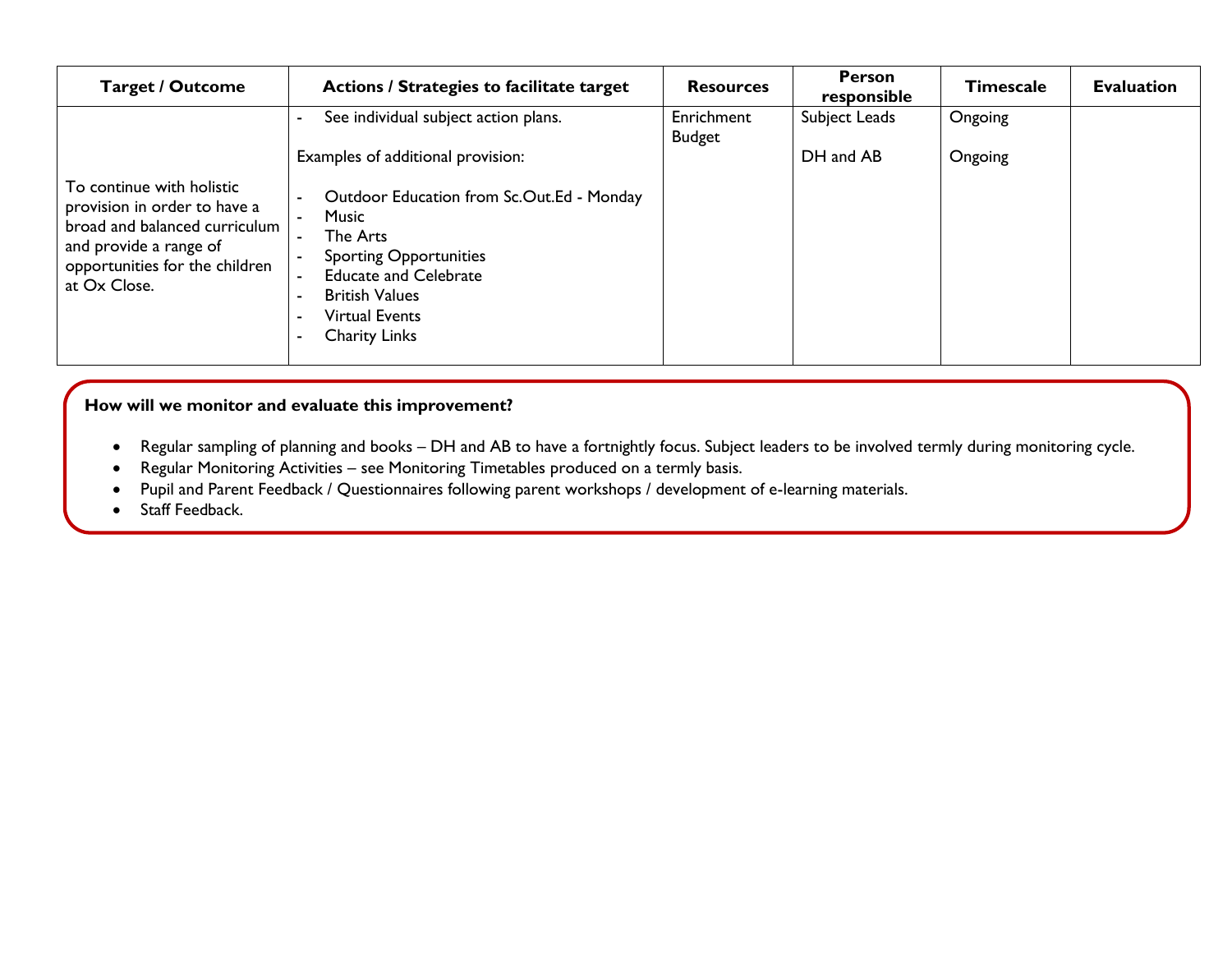## **Behaviour and Attitudes**

| <b>Target / Outcome</b>                                               | Actions / Strategies to facilitate target                                                                                                                                                                                                                                                                     | <b>Resources</b> | <b>Person</b><br>responsible | <b>Timescale</b>              | <b>Evaluation</b> |
|-----------------------------------------------------------------------|---------------------------------------------------------------------------------------------------------------------------------------------------------------------------------------------------------------------------------------------------------------------------------------------------------------|------------------|------------------------------|-------------------------------|-------------------|
| To reinforce school behaviour<br>system and ensure that a             | Behaviour Policy refresher for all staff as well<br>as refresher on effective behaviour for learning<br>strategies.<br>Consistent implementation of behaviour<br>system.                                                                                                                                      |                  | AB<br>All Staff              | Sept 2021<br>Ongoing          |                   |
| consistent approach is being<br>used throughout school.               | Revisit the school code of conduct with<br>children in classes and ensure that this is<br>reinforced at every opportunity.                                                                                                                                                                                    |                  | All Staff                    | Sept 2021 and<br>then ongoing |                   |
| To encourage positive                                                 | Continue with in staggered lunchtimes for each<br>phase.<br>Review of play provision during a lunchtime -<br>consulting with children and staff. From this, a<br>new plan of provision to be implemented.<br>'Top Table' to be reintroduced in dining hall to<br>promote good behaviour in dining hall - this |                  | <b>SH</b><br><b>SH</b>       | Sept 2021<br>Ongoing          |                   |
| behaviour during all parts of<br>the school day - lunchtime<br>focus. | will be completed in phases.<br>Lunchtime Supervisors to continue with<br>restorative questioning approach and receive<br>update training from SH.                                                                                                                                                            |                  | <b>SH</b>                    | Ongoing                       |                   |
|                                                                       | Monthly meetings with lunchtime supervisors.<br>Observations of lunchtime procedures as part<br>of monitoring procedures. Feedback to be<br>given to lunchtime supervisors.                                                                                                                                   |                  | <b>SH</b><br>DH, AB and SH   | Monthly<br>Termly             |                   |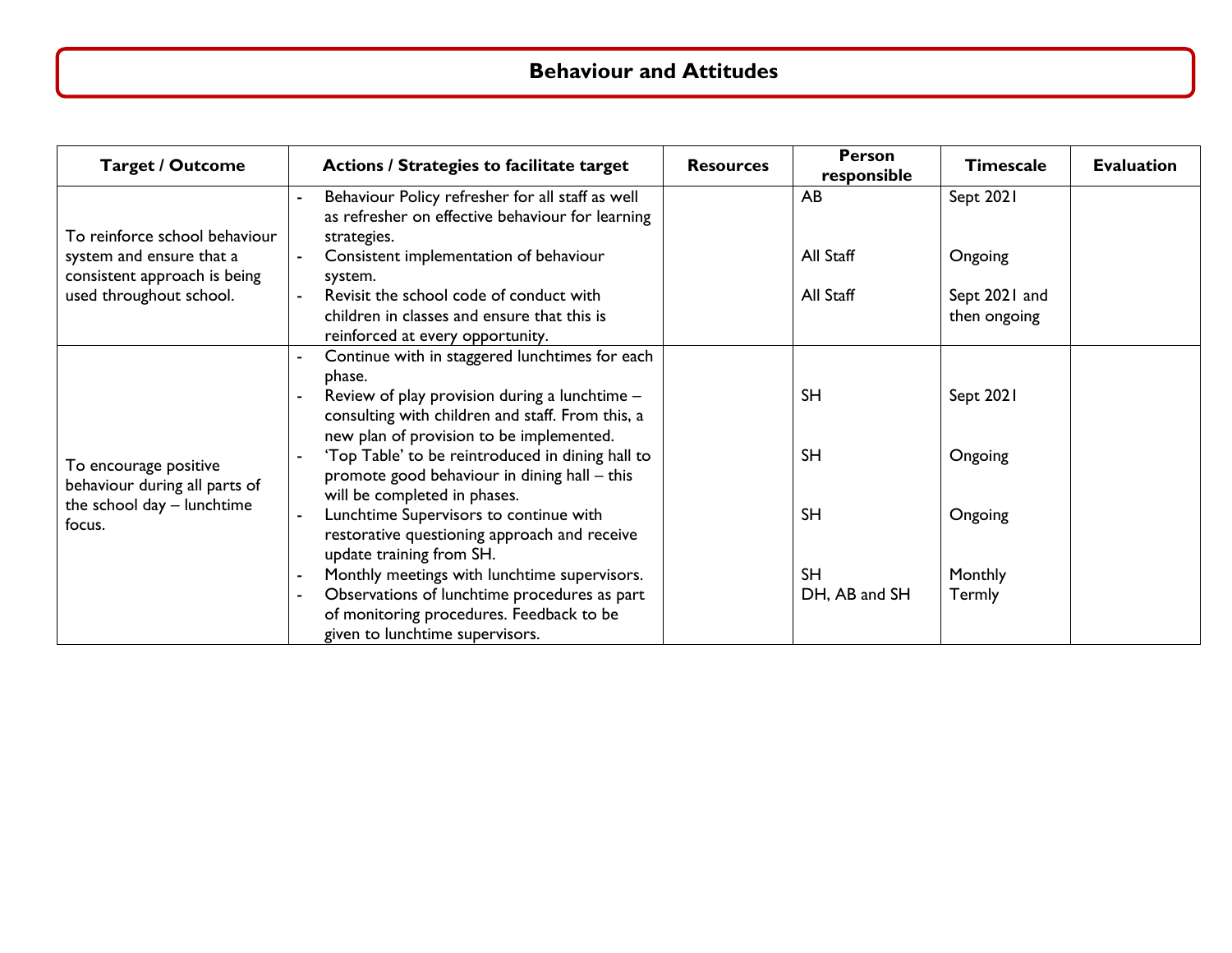| <b>Target / Outcome</b>                                                               | Actions / Strategies to facilitate target                                                                                                                                                     | <b>Resources</b> | <b>Person</b><br>responsible           | <b>Timescale</b>        | <b>Evaluation</b> |
|---------------------------------------------------------------------------------------|-----------------------------------------------------------------------------------------------------------------------------------------------------------------------------------------------|------------------|----------------------------------------|-------------------------|-------------------|
| To improve overall attendance<br>and punctuality in school.<br>Attendance Target -96% | Monitor attendance and punctuality on a<br>weekly basis. Attendance board to be updated<br>weekly and information shared with children.                                                       |                  | <b>RB</b> and Class<br><b>Teachers</b> | Ongoing                 |                   |
|                                                                                       | Attendance initiatives to be termly.<br>Continue to address the gap between pupil<br>premium and non-pupil premium children in<br>terms of overall attendance and persistent<br>absenteeism.  |                  | <b>RB</b><br>DH, AB and RB             | Termly<br>Ongoing       |                   |
|                                                                                       | Consult with Attendance Intervention Team to<br>discuss impact of term time holidays on<br>attendance and create a strategy to reduce<br>term time holidays especially in the Summer<br>Term. |                  | <b>RB</b>                              | As and when<br>required |                   |
|                                                                                       | Continue to send out termly colour coded<br>attendance sheets.                                                                                                                                |                  | RB and HO                              | Termly                  |                   |
|                                                                                       | Letters to be sent to potential persistent<br>absentees and meetings to be held in order to<br>address issues and establish strategies.                                                       |                  | <b>RB</b>                              | As and when<br>required |                   |

Pupil questionnaires Parental questionnaires Lesson observations Observations of lunchtimes Staff questionnaires SIMs Data - Attendance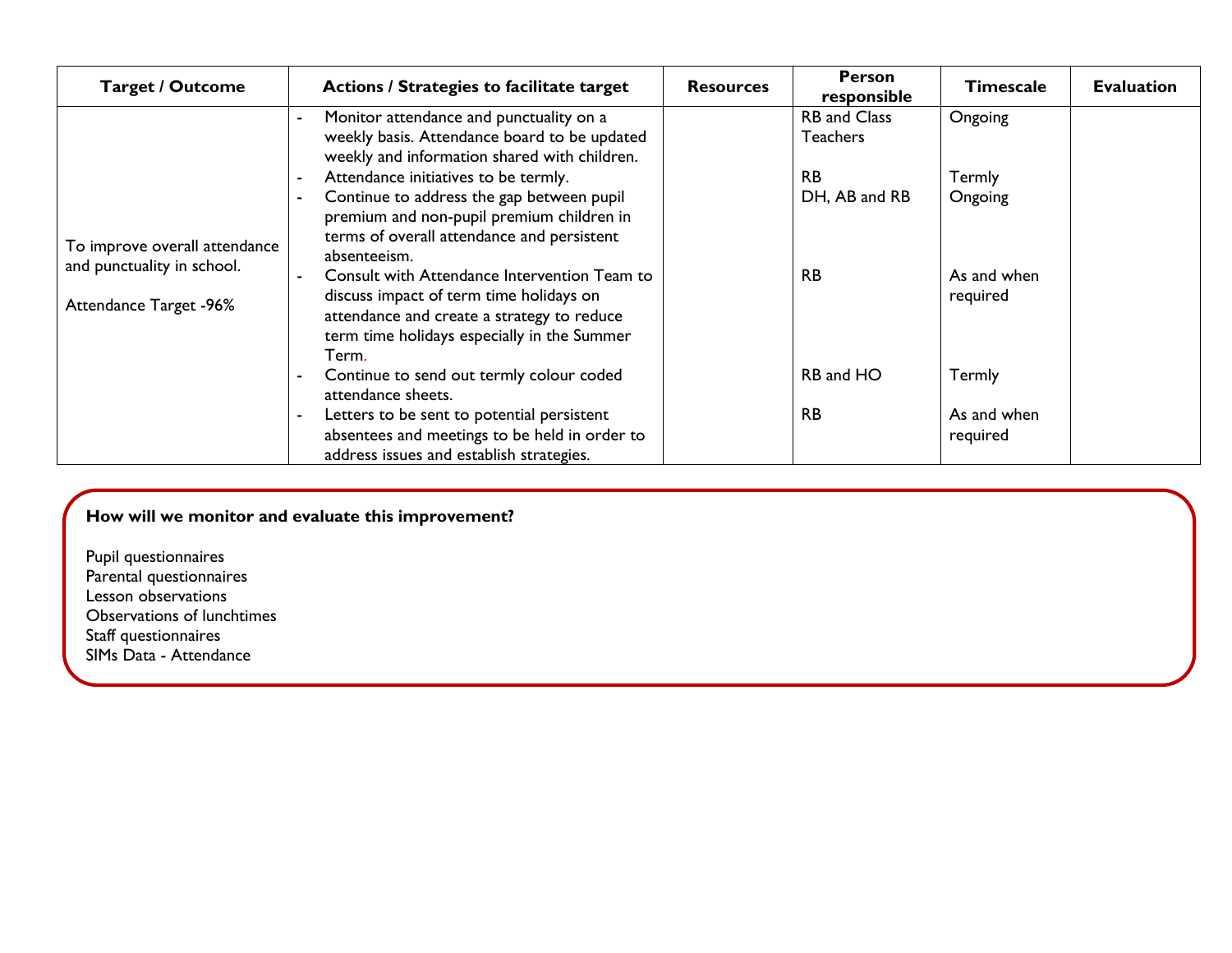# **Personal Development**

| <b>Target / Outcome</b>                                                                                                                                           | Actions / Strategies to facilitate target                                                                                                                                             | <b>Resources</b> | <b>Person</b><br>responsible | <b>Timescale</b> | <b>Evaluation</b> |
|-------------------------------------------------------------------------------------------------------------------------------------------------------------------|---------------------------------------------------------------------------------------------------------------------------------------------------------------------------------------|------------------|------------------------------|------------------|-------------------|
| To ensure that children know<br>how to keep themselves safe<br>and healthy.<br>To promote positive mental<br>health and emotional wellbeing<br>with the children. | Ensure children are questioned in pupil<br>questionnaires about feeling safe in school.<br>Curriculum focus on keeping safe and healthy<br>during citizenship actions of subjects and |                  | DH and AB<br>All Staff       |                  |                   |
|                                                                                                                                                                   | through RSE curriculum.<br>Anti-Bullying Week to be held in November<br>2021 with the theme to be linked to national<br>one of 'One Kind Word'.                                       |                  | <b>SH</b>                    |                  |                   |
|                                                                                                                                                                   | Apply and work towards achieving Anti<br><b>Bullying Quality Mark.</b>                                                                                                                |                  | <b>SH</b>                    |                  |                   |
|                                                                                                                                                                   | Safety assemblies to be held on a termly basis:<br>Autumn - Firework Safety, Spring - Water<br>Safety and Summer - Sun Safety.                                                        |                  | AB                           |                  |                   |
|                                                                                                                                                                   | Local PCSO assemblies and workshops.                                                                                                                                                  |                  | DH and AB                    |                  |                   |
|                                                                                                                                                                   | School nurse puberty talks for Year 5 and 6.<br>PSA to continue to work with families who                                                                                             |                  | Y5/6 Staff                   |                  |                   |
|                                                                                                                                                                   | require additional support with mental health<br>and emotional wellbeing.                                                                                                             |                  | <b>RB</b>                    |                  |                   |
|                                                                                                                                                                   | Meeting with Pupil Wellbeing Governor to                                                                                                                                              |                  | AB and Pupil                 |                  |                   |
|                                                                                                                                                                   | review actions and impact.                                                                                                                                                            |                  | Wellbeing                    |                  |                   |
|                                                                                                                                                                   |                                                                                                                                                                                       |                  | Governor                     |                  |                   |
| To continue to develop a<br>greater awareness of online<br>safety with both pupils and<br>parents.                                                                | Review Online Safety and Acceptable Use<br>Policies.                                                                                                                                  |                  | AB and RC                    |                  |                   |
|                                                                                                                                                                   | Regular newsletter items to alert parents to<br>current online safety issues. Social media and<br>school website to be used for this as well.                                         |                  | DH, AB and RC                |                  |                   |
|                                                                                                                                                                   | Organise Online Safety week around Safer<br>Internet Day within school. Children to<br>participate in classroom activities and share<br>learning in whole school assembly.            |                  | <b>RC</b>                    |                  |                   |
|                                                                                                                                                                   | Continue to hold regular meetings of the<br>Online Safety committee.                                                                                                                  |                  | <b>RC</b>                    |                  |                   |
|                                                                                                                                                                   | Ensure key messages about staying safe online<br>at home are conveyed to the children.                                                                                                |                  | DH, AB and RC                |                  |                   |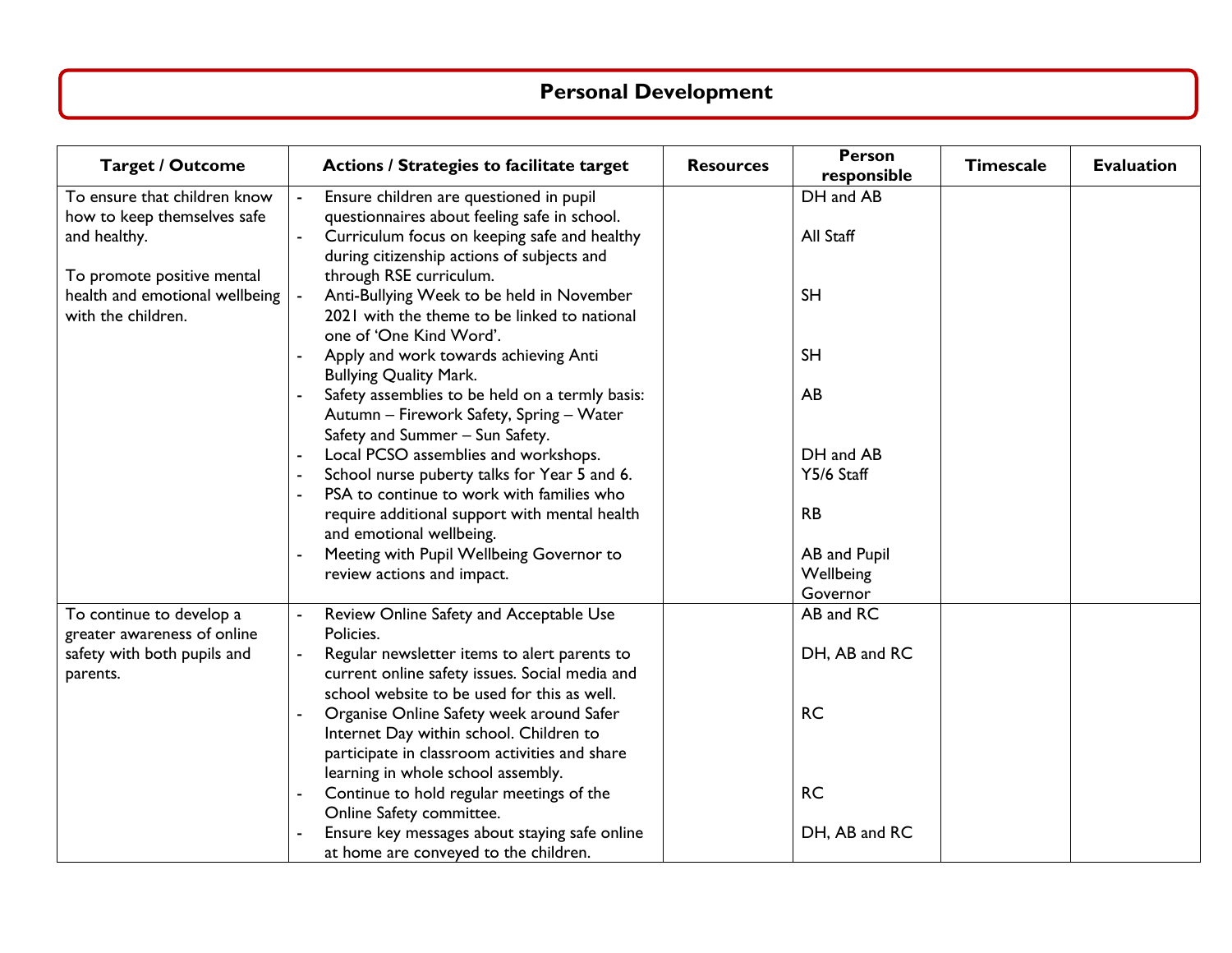| <b>Target / Outcome</b>                               | Actions / Strategies to facilitate target                                                                                                                                                                                | <b>Resources</b> | <b>Person</b><br>responsible | <b>Timescale</b>                       | <b>Evaluation</b> |
|-------------------------------------------------------|--------------------------------------------------------------------------------------------------------------------------------------------------------------------------------------------------------------------------|------------------|------------------------------|----------------------------------------|-------------------|
| To involve children as key<br>stakeholders in school. | Active role for Children's Leadership Team -<br>meetings to be held with key stakeholders<br>across the whole school. Representatives from<br>CLT to feedback ideas at SLT meetings and Full<br>Governing Body meetings. |                  | DH                           | Ongoing<br>throughout<br>academic year |                   |
|                                                       | Election of Children's Champion and new CLT<br>to take place in September 2021.                                                                                                                                          |                  | <b>DH</b>                    | Sept 2021                              |                   |
|                                                       | Introduction of a Children's Improvement Plan.<br>The following groups to run with children as<br>key stakeholders:                                                                                                      |                  | <b>DH</b>                    | <b>Oct 2021</b>                        |                   |
|                                                       | <b>SNAG</b><br>$\circ$                                                                                                                                                                                                   |                  | <b>KL</b>                    | Ongoing                                |                   |
|                                                       | E-Cadets<br><b>CLT</b>                                                                                                                                                                                                   |                  | <b>RC</b><br>DH              | throughout                             |                   |
|                                                       | $\circ$<br><b>BEE Group</b><br>$\circ$                                                                                                                                                                                   |                  | <b>RB</b>                    | academic year                          |                   |
| To involve parents as key<br>stakeholders in school.  | PSA to maximise parental engagement through<br>support groups and individualised tailored                                                                                                                                |                  | <b>RB</b><br>DH and AB to    | Ongoing                                |                   |
|                                                       | support.                                                                                                                                                                                                                 |                  | monitor                      |                                        |                   |
|                                                       | These to include:                                                                                                                                                                                                        |                  |                              |                                        |                   |
|                                                       | Child Mental Health<br>$\circ$<br><b>Home Routines</b>                                                                                                                                                                   |                  |                              |                                        |                   |
|                                                       | $\circ$<br>Learning at Home<br>$\circ$                                                                                                                                                                                   |                  |                              |                                        |                   |
|                                                       | PSA to hold monthly drop ins which are                                                                                                                                                                                   |                  | <b>RB</b>                    | Monthly                                |                   |
|                                                       | advertised regularly through the school                                                                                                                                                                                  |                  |                              |                                        |                   |
|                                                       | newsletters. Times for these drop ins to be                                                                                                                                                                              |                  |                              |                                        |                   |
|                                                       | varied to suit all parents.                                                                                                                                                                                              |                  |                              |                                        |                   |

Pupil questionnaires Parental questionnaires Lesson observations Observations of lunchtimes Staff questionnaires SIMs Data - Attendance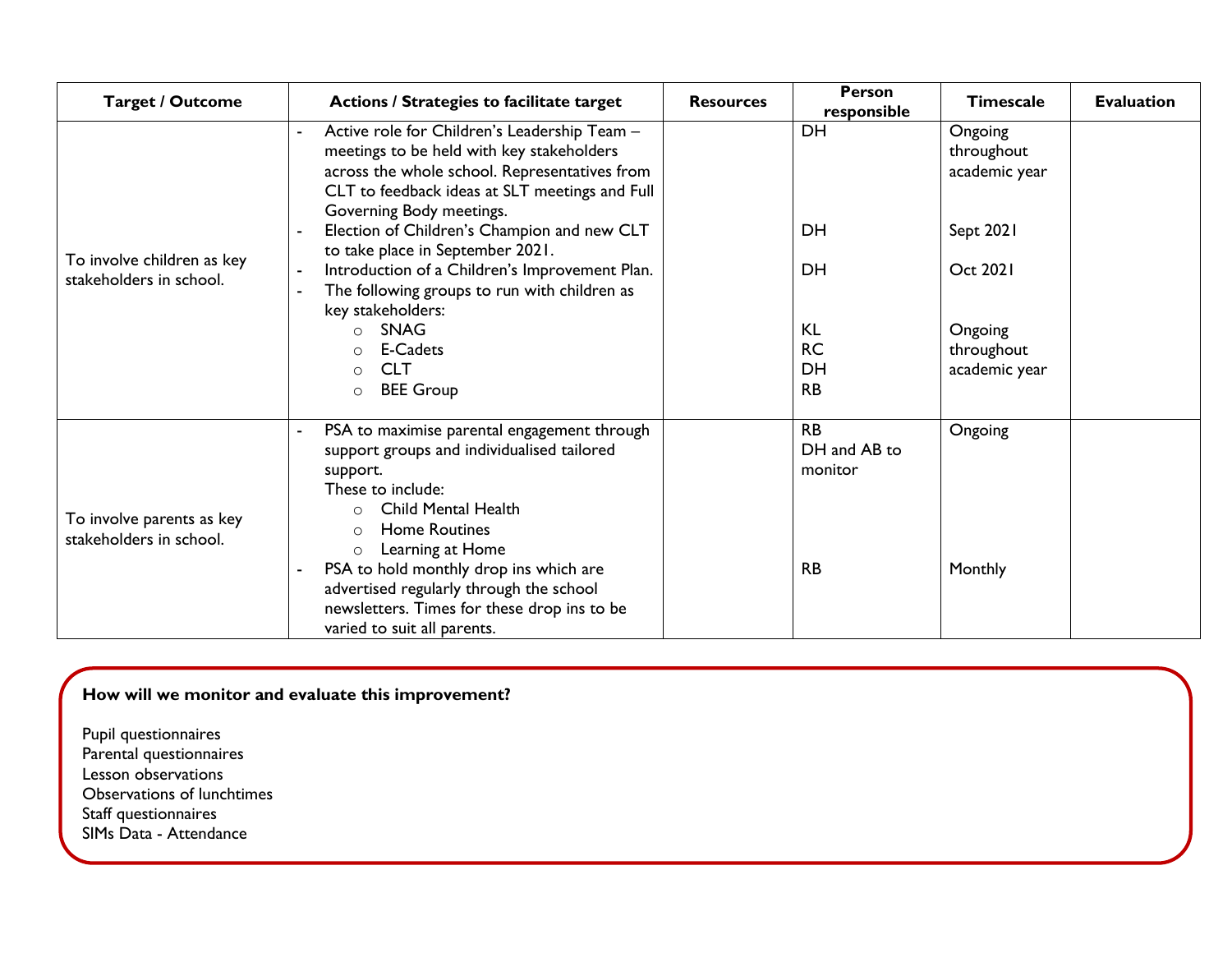# **Early Years Provision**

| <b>Target / Outcome</b>                                                                             | Actions / Strategies to facilitate target                                                                                                                                                                                                                                                                          | <b>Resources</b>             | <b>Person</b><br>responsible | <b>Timescale</b>                          | <b>Evaluation</b> |
|-----------------------------------------------------------------------------------------------------|--------------------------------------------------------------------------------------------------------------------------------------------------------------------------------------------------------------------------------------------------------------------------------------------------------------------|------------------------------|------------------------------|-------------------------------------------|-------------------|
| To review EYFS practice in<br>light of new Government<br>reforms.                                   | Review as a SLT the current practices and<br>adapt in view of new statutory EYFS<br>Framework.<br>EYFS Lead to ensure all staff are trained to use<br>the new EYFS Framework.                                                                                                                                      |                              | DH, AB and MB<br><b>MB</b>   | Sept 2021<br>Summer 2021<br>and Sept 2021 |                   |
| To implement the new EYFS<br>Framework.                                                             | Carry out DFE Baseline Assessment with all<br>children in Reception.                                                                                                                                                                                                                                               |                              | MB and SP                    | Sept 2021                                 |                   |
|                                                                                                     | Use of EDS SLA to support Baseline Data<br>judgements.                                                                                                                                                                                                                                                             | <b>EDA Support -</b><br>£600 | MB                           | <b>Oct 2021</b>                           |                   |
| To moderate Baseline Data to<br>ensure the accuracy of on<br>entry assessment.                      | To work alongside the Head of School at<br>Oxclose Nursery to ensure data is aligned.<br>Meetings will initially have to be held virtually.                                                                                                                                                                        |                              | MB and JT (OCN)              | <b>Oct 2021</b>                           |                   |
|                                                                                                     | Use of education research to further improve<br>quality of education in EYFS.                                                                                                                                                                                                                                      |                              | DH and MB                    | Ongoing                                   |                   |
| To ensure that the EYFS<br>provision meets the needs of<br>children including vulnerable<br>groups. | Pupil Premium:<br>Use of the intervention tracking system, which<br>$-$<br>monitors the progress of Pupil Premium<br>children in interventions.<br>Ensure interventions change on a regular basis<br>$\qquad \qquad -$<br>according to pupil need.<br>Monitor provision of intervention through<br>learning walks. | <b>EDA Support -</b><br>£600 | DH, MB and AB                | Ongoing                                   |                   |
| To accelerate progress of<br>vulnerable groups in order to<br>narrow the attainment gap.            | More Able:<br>Ensure that children are given more problem<br>solving and reasoning opportunities in Maths.<br>Provide additional writing opportunities to<br>challenge and extend the more able children.                                                                                                          |                              |                              |                                           |                   |